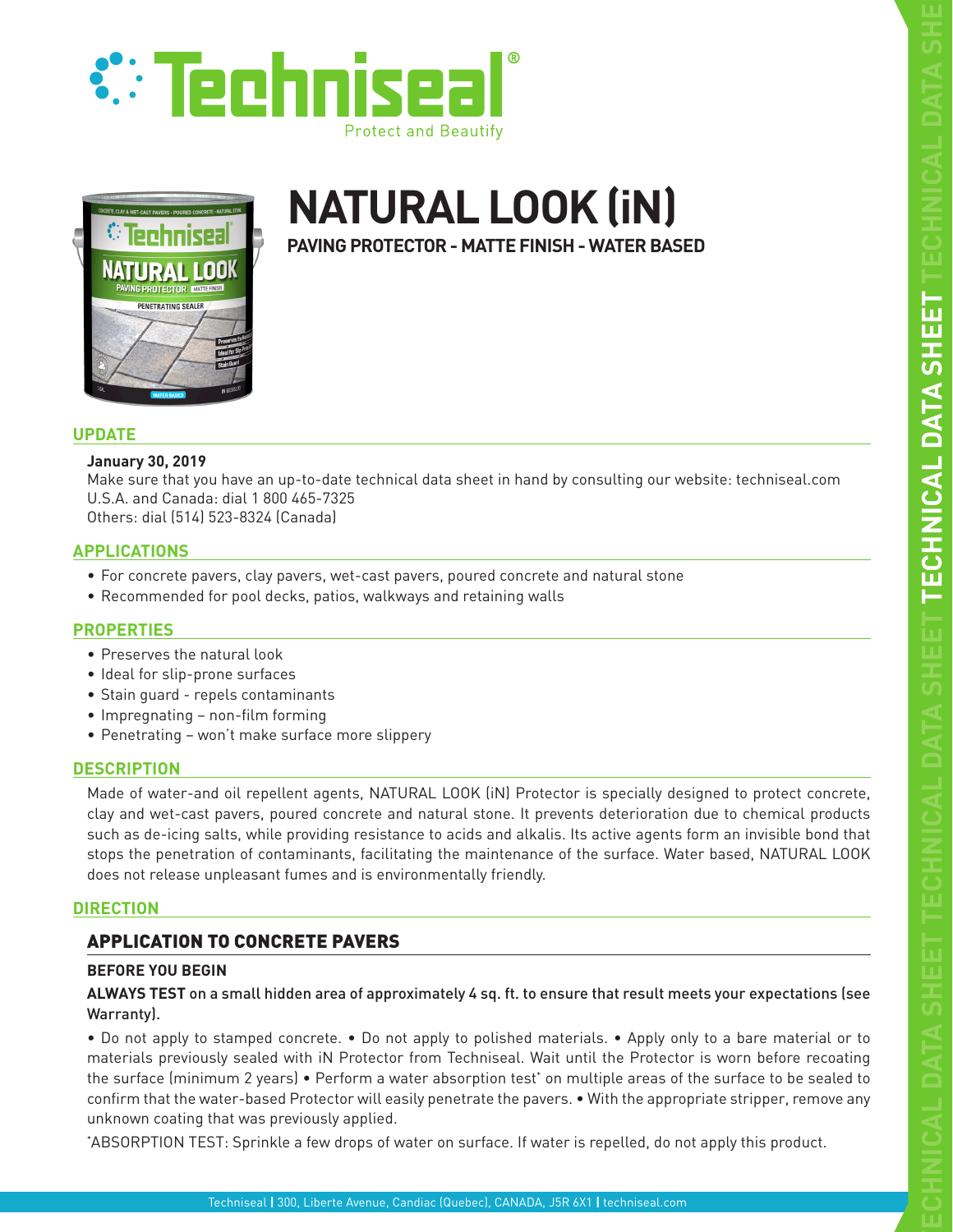## **SURFACE PREPARATION (ESSENTIAL)**

- 1. Cover vegetation, vehicles and adjacent surfaces that are not to be treated.
- 2. Remove stains with the appropriate Techniseal® stain removers.
- 3. Prepare the entire surface with Techniseal® Paver Prep (efflorescence cleaner) as directed on product label.

# **APPLICATION**

## **Application Conditions:**

- Surface must be clean, dry and warm to the touch.
- Temperature must be between 50 and 85°F.
- It is important that the temperature remains over 50°F for the next 24 hours
- No rain should be forecasted for the next 24 hours.
- Sprinkler system must be turned off.
- Use a consistent application method over entire surface.

## **Necessary Tools:**

- Low-pressure airless sprayer (< 50 psi) or pump sprayer (best practice)
- 3/8" polyester nap roller and paint tray

Do not dilute. Shake well or stir product before and during application. Work in sections of no more than 100 sq. ft. Apply in such a way that you can return to each section without walking on fresh protector (2 coats wet-on-wet technique).

**Sprayer Application (Best Practice):** Work in sections of no more than 100 sq. ft. **Saturate** the surface with a first coat of Protector. Remove excess with the roller. Immediately upon completion of a section, apply a second coat following the same method. Repeat for subsequent sections, maintaining a wet edge in order to prevent overlap marks.

**Roller Application:** Work in sections of no more than 100 sq. ft. **Saturate** the surface with a first coat of Protector, avoiding accumulation of excess product. Immediately upon completion of a section, apply a second coat following the same method. Repeat for subsequent sections, maintaining a wet edge to prevent overlap marks.

#### **CAUTION**

• Any new concrete product has the potential to produce efflorescence (whitish salts) on its surface. This Protector will not trap efflorescence which will disappear by itself after prolonged exposure to weathering. • Do not attempt sprayer application on windy days. • Do not apply this product over a blotchy or hazed surface. • Inadequate surface cleaning can result in uneven finish. • An over-accumulation of product could make dust stick onto the surface. • Extreme climate or heavy traffic could limit product longevity.

# APPLICATION TO WET-CAST PAVERS

#### **BEFORE YOU BEGIN**

## **ALWAYS TEST** on a small hidden area of approximately 4 sq. ft. to ensure that result meets your expectations (see Warranty).

• Do not apply to stamped concrete. • Do not apply to polished materials. • Apply only to a bare material or to materials previously sealed with iN or WC Protector from Techniseal. • Wait until the Protector is worn before recoating the surface (minimum 2 years) • Perform a water absorption test<sup>\*</sup> on multiple areas of the surface to be sealed to confirm that the water-based Protector will easily penetrate in the pavers. • With the appropriate stripper, remove any unknown coating that was previously applied.

\* ABSORPTION TEST: Sprinkle a few drops of water on surface. If water is repelled, do not apply this product.

## **SURFACE PREPARATION (ESSENTIAL)**

- 1. Cover vegetation, vehicles and adjacent surfaces that are not to be treated.
- 2. Remove stains with the appropriate Techniseal® stain removers.
- 3.Prepare the entire surface following recommendations from the wet-cast paver manufacturer. Once installed, a layer of efflorescence-like dust can form on the surface of some wet-cast pavers after a few days. It is critical that this layer be removed prior to applying the Protector.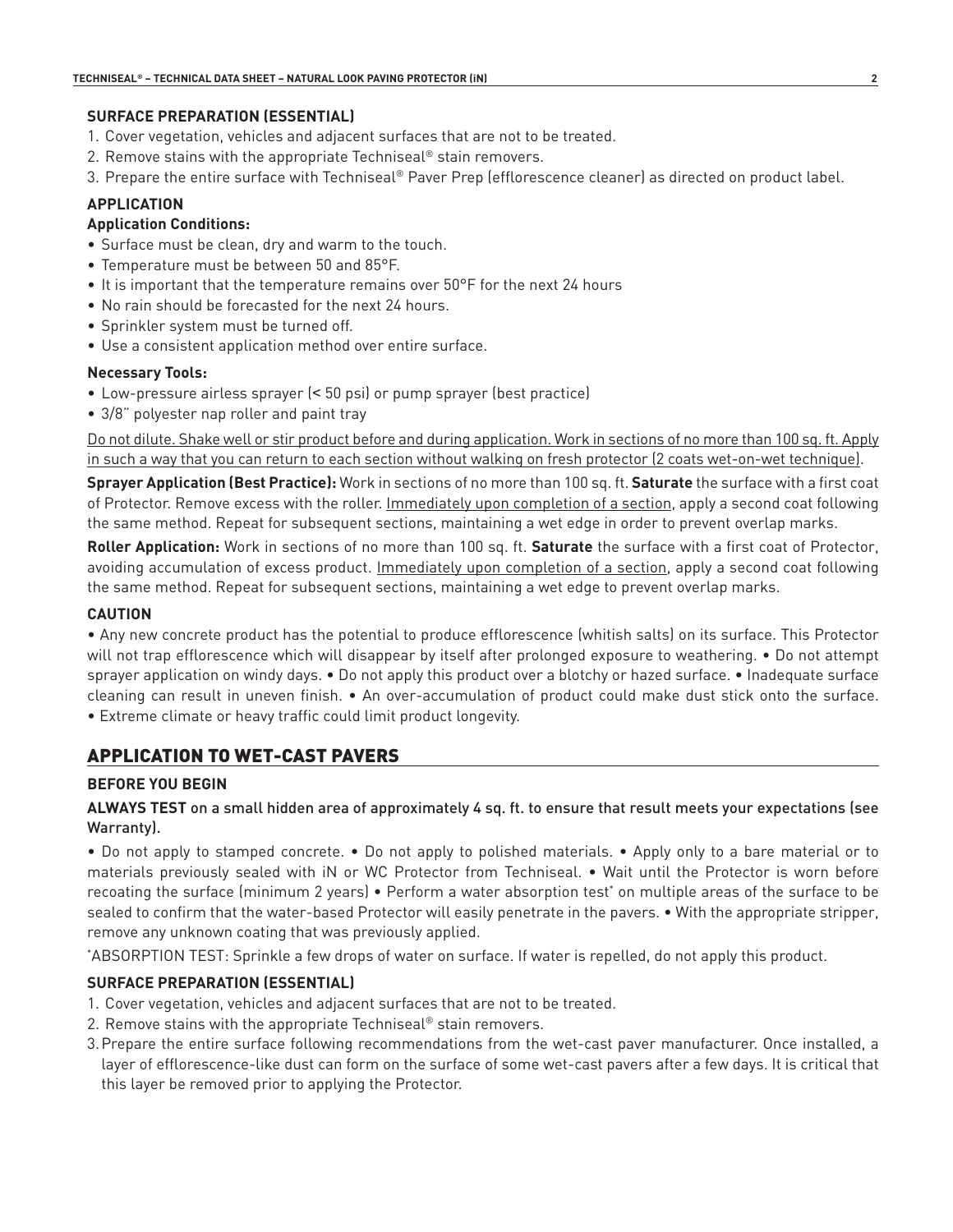## **APPLICATION**

## **Application Conditions:**

- Surface must be clean, dry and warm to the touch.
- Temperature must be between 50 and 85°F.
- It is important that the temperature remains over 50°F for the next 24 hours.
- No rain should be forecasted for the next 24 hours.
- Sprinkler system must be turned off.
- Use a consistent application method over entire surface.

#### **Necessary Tools:**

- Low-pressure airless sprayer (< 50 psi) or pump sprayer (best practice)
- 3/8" polyester nap roller and paint tray

Do not dilute. Shake well or stir product before and during application. Work in sections of no more than 100 sq. ft. Apply in such a way that you can return to each section without walking on fresh protector (2 coats wet-on-wet technique).

**Sprayer Application (Best Practice):** Work in sections of no more than 100 sq. ft. **Saturate** the surface with a first coat of Protector. Remove excess with the roller. **If the wet-cast paver is very porous,** immediately upon completion of a section, apply a second coat following the same method. Repeat for subsequent sections, maintaining a wet edge in order to prevent overlap marks.

**Roller Application:** Work in sections of no more than 100 sq. ft. **Saturate** the surface with a first coat of Protector, avoiding accumulation of excess product. **If the wet-cast paver is very porous,** immediately upon completion of a section, apply a second coat following the same method. Repeat for subsequent sections, maintaining a wet edge to prevent overlap marks.

## **CAUTION**

• Any new concrete product has the potential to produce efflorescence (whitish salts) on its surface. This Protector will not trap efflorescence which will disappear by itself after prolonged exposure to weathering. • Do not attempt sprayer application on windy days • Do not apply this product over a blotchy or hazed surface • Inadequate surface cleaning can result in uneven finish • An over-accumulation of product could make dust stick onto the surface. • Extreme climate or heavy traffic can limit product longevity.

# APPLICATION TO NATURAL STONE

## **BEFORE YOU BEGIN**

## **ALWAYS TEST** on a small hidden area of approximately 4 sq. ft. to ensure that result meets your expectations (see Warranty).

• Do not apply to stamped concrete. • Consult with the stone manufacturer to see if your stones can be sealed. This penetrating Protector can be used with **porous** natural stones only. • Do not apply to polished natural stone. • Apply only to a bare material or to materials previously sealed with this product. • Wait until the Protector is worn before recoating the surface (minimum 2 years). • Perform a water absorption test\* on multiple areas of the surface to be sealed to confirm that the water based Protector will easily penetrate in the stones. • With the appropriate stripper, remove any unknown coating that was previously applied.

\* ABSORPTION TEST: Sprinkle a few drops of water on surface. If water is repelled, do not apply this product.

## **SURFACE PREPARATION (ESSENTIAL)**

- 1. Cover vegetation, vehicles and adjacent surfaces that are not to be treated.
- 2. Remove stains with the appropriate Techniseal® stain removers.
- 3.Prepare the entire surface following recommendations from the stone manufacturer.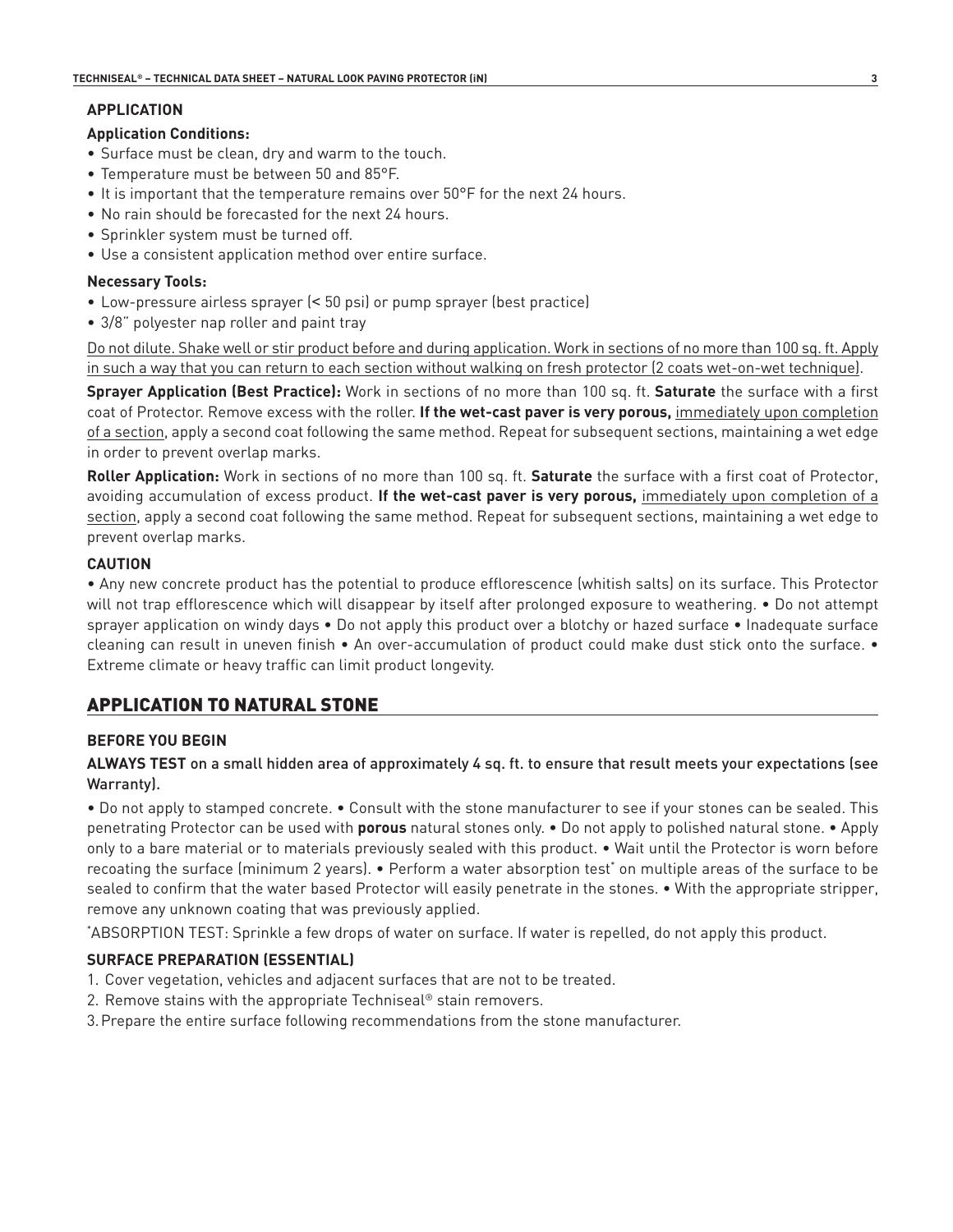# **APPLICATION**

# **Application Conditions:**

- Surface must be clean, dry and warm to the touch.
- Temperature must be between 50 and 85°F.
- It is important that the temperature remains over 50°F for the next 24 hours
- No rain should be forecasted for the next 24 hours.
- Sprinkler system must be turned off.
- Use a consistent application method over entire surface.

## **Necessary Tools:**

- Low-pressure airless sprayer (< 50 psi) or pump sprayer (best practice)
- 3/8" polyester nap roller and paint tray

Do not dilute. Shake well or stir product before and during application. Work in sections of no more than 50 sq. ft. Apply in such a way that you can return to each section without walking on fresh protector (2 coats wet-on-wet technique).

**Sprayer Application (Best Practice):** Work in sections of no more than 50 sq. ft. **Saturate** the surface with a coat of Protector. With a dry roller or a lint-free dry rag, remove the excess from the surface before it dries (this step is critical). **If the natural stone is very porous**, immediately upon completion of a section, apply a second coat following the same method. Maintain a wet edge to prevent overlap marks.

**Roller Application:** Work in sections of no more than 50 sq. ft. **Saturate** the surface with a coat of Protector. With a dry roller or a lint-free dry rag, remove the excess from the surface before it dries (this step is critical). **If the natural stone is very porous**, immediately upon completion of a section, apply a second coat following the same method. Maintain a wet edge to prevent overlap marks.

## **CAUTION**

• All natural stones are unique and will age differently. This Protector will not prevent the aging phenomenon from occurring. • Do not attempt sprayer application on windy days. • Do not apply this product over a blotchy or hazed surface. • Inadequate surface cleaning can result in uneven wet look. • An over-accumulation of product could make dust stick onto the surface. • Extreme climate or heavy traffic could limit product longevity.

# APPLICATION TO CLAY PAVERS

# **BEFORE YOU BEGIN**

**ALWAYS TEST** on a small hidden area of approximately 4 sq. ft. to ensure that result meets your expectations (see Warranty).

• Do not apply to stamped concrete. • Do not apply to polished materials. • Apply only to a bare material or to materials previously sealed with iN Protector from Techniseal. • Wait until the Protector is worn before recoating the surface (minimum 2 years). • Perform a water absorption test\* on multiple areas of the surface to be sealed to confirm that the water-based Protector will easily penetrate the pavers. • With the appropriate stripper, remove any unknown coating that was previously applied.

\* ABSORPTION TEST: Sprinkle a few drops of water on surface. If water is repelled, do not apply this product.

# **SURFACE PREPARATION (ESSENTIAL)**

- 1. Cover vegetation, vehicles and adjacent surfaces that are not to be treated.
- 2. Remove stains with the appropriate Techniseal® stain removers.
- 3.Prepare the entire surface following recommendations from the clay paver manufacturer.
- 4.Ensure the pavers are completely dry before applying the Protector. This step can take a few days with clay pavers.

# **APPLICATION**

# **Application Conditions:**

- Surface must be clean, dry and warm to the touch.
- Temperature must be between 50 and 85°F.
- It is important that the temperature remains over 50°F for the next 24 hours
- No rain should be forecasted for the next 24 hours.
- Sprinkler system must be turned off.
- Use a consistent application method over entire surface.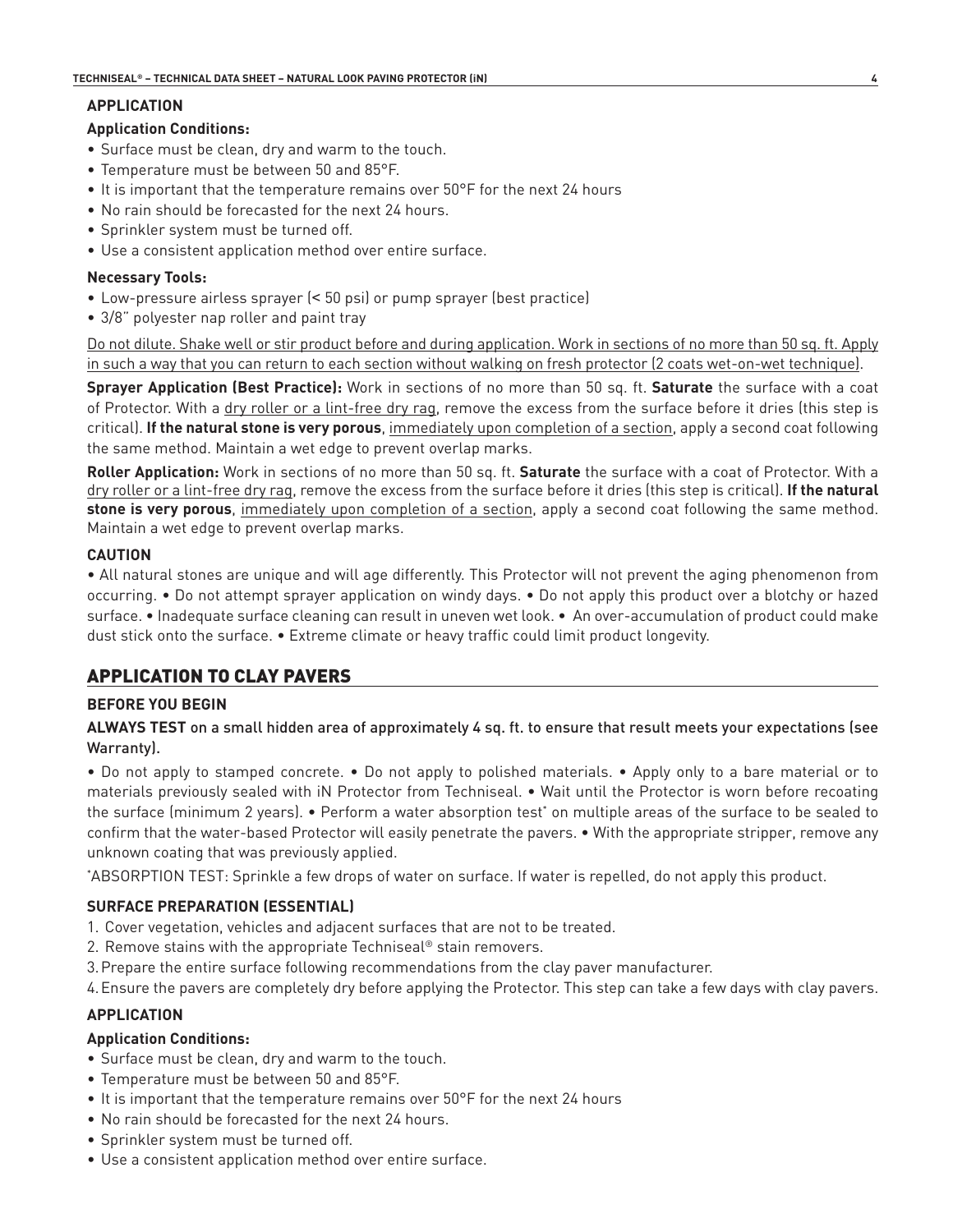## **Necessary Tools:**

- Low-pressure airless sprayer (< 50 psi) or pump sprayer (best practice)
- 3/8" polyester nap roller and paint tray

Do not dilute. Shake well or stir product before and during application. Work in sections of no more than 100 sq. ft. Apply in such a way that you can return to each section without walking on fresh protector (2 coats wet-on-wet technique).

**Sprayer Application (Best Practice):** Work in sections of no more than 100 sq. ft. **Saturate** the surface with a first coat of Protector. Remove excess with the roller. Immediately upon completion of a section, apply a second coat following the same method. Repeat for subsequent sections, maintaining a wet edge in order to prevent overlap marks.

**Roller Application:** Work in sections of no more than 100 sq. ft. **Saturate** the surface with a first coat of Protector, avoiding accumulation of excess product. Immediately upon completion of a section, apply a second coat following the same method. Repeat for subsequent sections, maintaining a wet edge to prevent overlap marks.

# **CAUTION**

• Do not attempt sprayer application on windy days. • Do not apply this product over a blotchy or hazed surface.

• Inadequate surface cleaning can result in uneven finish. • An over-accumulation of product could make dust stick onto the surface. • Extreme climate or heavy traffic could limit product longevity.

# APPLICATION TO POURED CONCRETE

# **BEFORE YOU BEGIN**

**ALWAYS TEST** on a small hidden area of approximately 4 sq. ft. to ensure that result meets your expectations (see Warranty).

• Do not apply to stamped concrete. • Do not apply to polished materials. • Wait at least 28 days before applying this Protector to freshly poured concrete. • Wait until the Protector is worn before recoating the surface (minimum 2 years). • Perform a water absorption test\* on multiple areas of the surface to be sealed to confirm that the waterbased Protector will easily penetrate the surface. • With the appropriate stripper, remove any unknown coating that was previously applied.

\* ABSORPTION TEST: Sprinkle a few drops of water on surface. If water is repelled, do not apply this product.

# **SURFACE PREPARATION (ESSENTIAL)**

- 1. Cover vegetation, vehicles and adjacent surfaces that are not to be treated.
- 2.Remove stains with the appropriate Techniseal® stain removers.
- 3.Prepare the entire surface with the appropriate cleaner.

# **APPLICATION**

# **Application Conditions:**

- Surface must be clean, dry and warm to the touch.
- Temperature must be between 50 and 85°F.
- It is important that the temperature remains over 50°F for the next 24 hours
- No rain should be forecasted for the next 24 hours.
- Sprinkler system must be turned off.
- Use a consistent application method over entire surface.

# **Necessary Tools:**

- Low-pressure airless sprayer (< 50 psi) or pump sprayer (best practice)
- 3/8" polyester nap roller and paint tray

Do not dilute. Shake well or stir product before and during application. Work in sections of no more than 100 sq. ft. Apply in such a way that you can return to each section without walking on fresh protector (2 coats wet-on-wet technique).

**Sprayer Application (Best Practice):** Work in sections of no more than 100 sq. ft. **Saturate** the surface with a first coat of Protector avoiding accumulation of excess product. Immediately upon completion of a section, apply a second coat following the same method. Repeat for subsequent sections, maintaining a wet edge in order to prevent overlap marks.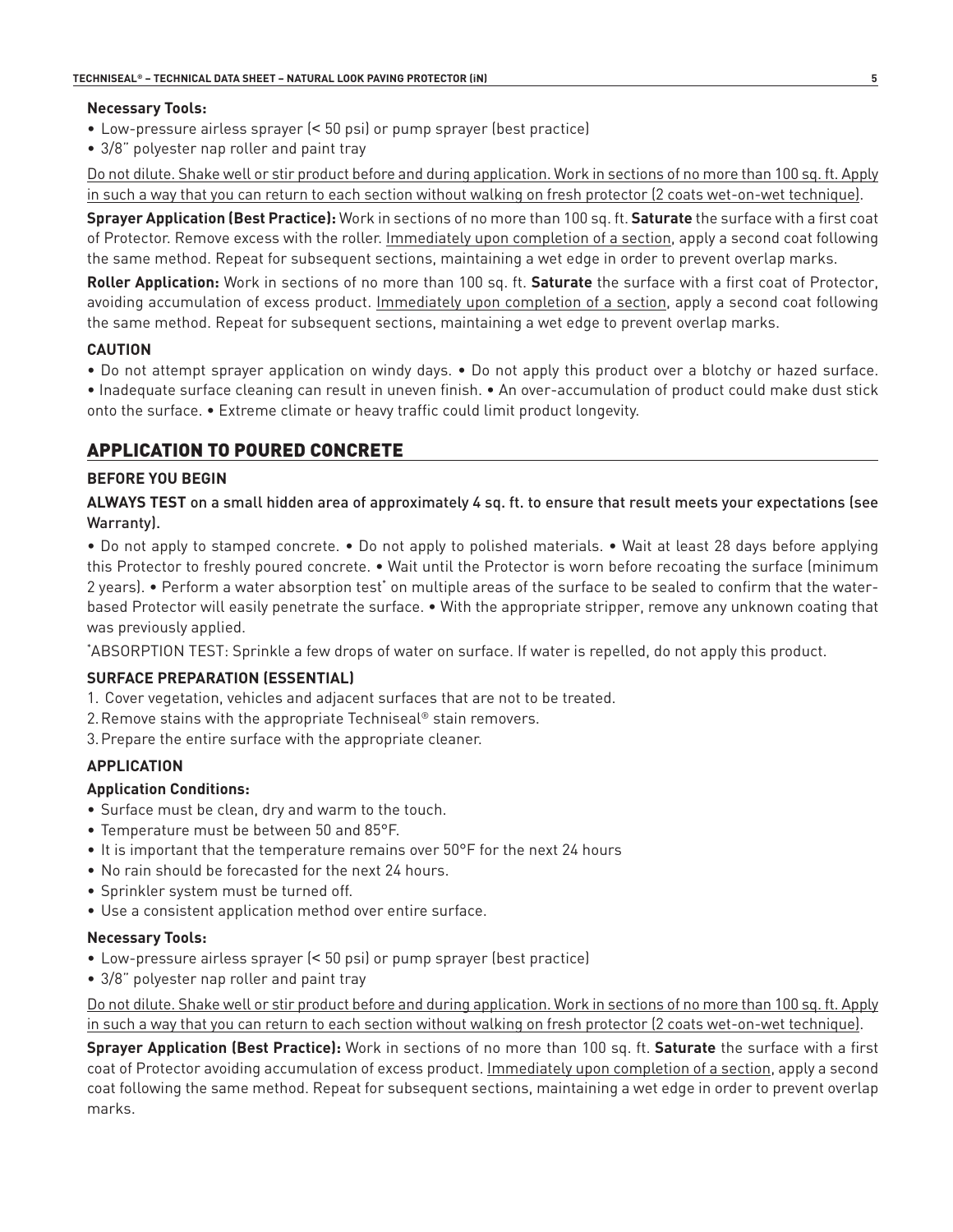**Roller Application:** Work in sections of no more than 100 sq. ft. **Saturate** the surface with a first coat of Protector, avoiding accumulation of excess product. Immediately upon completion of a section, apply a second coat following the same method. Repeat for subsequent sections, maintaining a wet edge to prevent overlap marks.

## **CAUTION**

• Any new concrete has the potential to produce efflorescence (whitish salts) on its surface. • This Protector will not trap efflorescence which will disappear by itself after prolonged exposure to weathering. • Do not attempt sprayer application on windy days. • Do not apply this product over a blotchy or hazed surface. • Inadequate surface cleaning can result in uneven finish. • An over-accumulation of product could make dust stick onto the surface. • Extreme climate or heavy traffic could limit product longevity.

# **TRAFFIC**

Pedestrian: 24 h. / Vehicular: 48 to 72 h. Block access during that period.

# **COVERAGE**

As a concrete, clay and wet-cast paver sealer: single-coat application 1 gal. covers up to 120 sq. ft.; 5 gal. cover up to 600 sq.ft.

As a natural stone sealer: single-coat application 1 gal. covers up to 120 sq. ft.; 5 gal. cover up to 600 sq.ft.

As a poured concrete sealer: 1 gal. covers up to 200 sq. ft.; 5 gal. cover up to 1000 sq.ft.

Coverage will depend on joint width and type as well as surface porosity.

# **STORAGE**

Keep from freezing. Store in a cool, dry place.

# **CLEANING & DISPOSAL**

Wash tools and hands with warm soapy water. Consult your retailer or community agency for disposal of empty containers or unused product.

# **PACKAGING**

| <b>Product Code</b> | <b>Size</b>             | Units per box | Units per pallet |
|---------------------|-------------------------|---------------|------------------|
| 60305100            | $^1$ gal.               |               | 180              |
| 60304120            | 5 gal.                  |               | 48               |
| 60101971            | 55 gal. (special order) |               |                  |

# **SHIPPING**

# **Land and Sea**

NOT REGULATED

# **HANDLING AND SAFETY**

For information and advice regarding transportation, handling, storage, first aid and disposal of chemicals products, users should refer to the actual Safety Data Sheet containing physical, ecological, toxicological and other safety-related data.

## **KEEP OUT OF THE REACH OF CHILDREN EMERGENCY PHONE: CANUTEC (613) 996-6666**